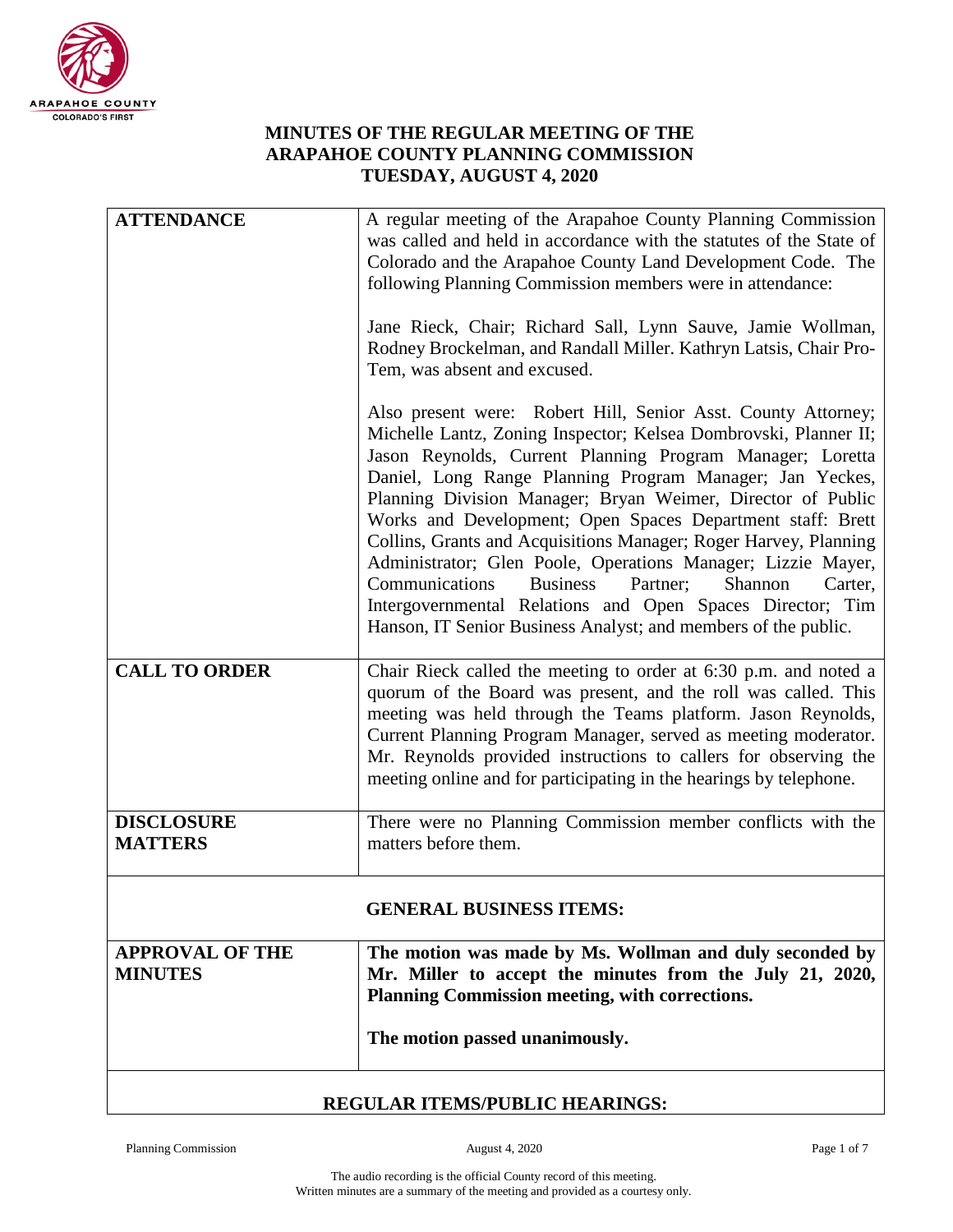| <b>ITEM1</b> | Case No LDC20-001, A-1 & RR-A Accessory Building Setback /<br>Land Development Code (LDC) Amendment - Michelle Lantz,<br><b>Zoning Inspector, Public Works and Development (PWD)</b>                                                                                                                                                                                                                                                                                                                                                                                                                                                                                                                                                                                                                                                                                                                                                                                                                                                                                                                                                                                                                                                                                                                                                                                                                                                                                                                                                                                                                                                                                                                                                                                                                                                                                                                                                                                                                                                                 |
|--------------|------------------------------------------------------------------------------------------------------------------------------------------------------------------------------------------------------------------------------------------------------------------------------------------------------------------------------------------------------------------------------------------------------------------------------------------------------------------------------------------------------------------------------------------------------------------------------------------------------------------------------------------------------------------------------------------------------------------------------------------------------------------------------------------------------------------------------------------------------------------------------------------------------------------------------------------------------------------------------------------------------------------------------------------------------------------------------------------------------------------------------------------------------------------------------------------------------------------------------------------------------------------------------------------------------------------------------------------------------------------------------------------------------------------------------------------------------------------------------------------------------------------------------------------------------------------------------------------------------------------------------------------------------------------------------------------------------------------------------------------------------------------------------------------------------------------------------------------------------------------------------------------------------------------------------------------------------------------------------------------------------------------------------------------------------|
|              | Michelle Lantz, Zoning Inspector, introduced the County-initiated<br>proposal to amend the LDC to adjust requirements related to<br>setbacks for accessory buildings located in the A-1 Agricultural<br>Zone District (19 acre minimum lot size) and the RR-A Rural<br>Residential Zone District (9 acre minimum lot size). She presented<br>a PowerPoint, a copy of which was retained for the record.<br>Ms. Lantz stated the hearing had been properly noticed and the<br>Planning Commission had jurisdiction to proceed. She explained the<br>reasons for the request to allow a minimum front setback of 100 feet<br>for accessory buildings in place of the current requirement to place<br>the accessory buildings to the rear of the front building line of any<br>home constructed on the property. Ms. Lantz used several examples<br>to demonstrate how properties in the A-1 and RR-A zones could be<br>developed under the proposal.<br>She stated approval of the<br>amendment might result in accessory buildings being closer to the<br>road than a home built on the property. Ms. Lantz said benefits of<br>the increased flexibility might include increased privacy for the<br>residents of the home, easier access to buildings from the road for<br>working agricultural operations, lower costs for constructing access<br>roads to agricultural operations, flexibility in retaining usability of<br>property for agricultural purposes and with consideration to<br>floodplain limitations, and avoiding conflicts that result from the<br>respective timing of placing buildings on the property, as agricultural<br>zone districts do not require a home to be built prior to a barn.<br>Ms. Lantz reviewed comments received from members of the East<br>Arapahoe County Advisory Planning Commission, from a<br>representative of the Unincorporated Arapahoe County Economic<br>Development group, from a fire district serving the east county, and<br>a business/farm owner residing in the east county. She stated |
|              | comments were favorable for allowing greater flexibility in the<br>placement of a home and accessory building, such as a barn, for a<br>number of reasons. She reported the fire district had no concerns for<br>the proposed change, but reiterated the importance of ensuring<br>adequate emergency access to accessory buildings.                                                                                                                                                                                                                                                                                                                                                                                                                                                                                                                                                                                                                                                                                                                                                                                                                                                                                                                                                                                                                                                                                                                                                                                                                                                                                                                                                                                                                                                                                                                                                                                                                                                                                                                 |
|              | Ms. Rieck opened the hearing for public comment. There were no<br>public comments. The public hearing was closed.                                                                                                                                                                                                                                                                                                                                                                                                                                                                                                                                                                                                                                                                                                                                                                                                                                                                                                                                                                                                                                                                                                                                                                                                                                                                                                                                                                                                                                                                                                                                                                                                                                                                                                                                                                                                                                                                                                                                    |
|              | Mr. Miller asked how the front setback was determined if there were<br>roads on both the front and rear of the property and where an internal<br>private road or driveway connected both.                                                                                                                                                                                                                                                                                                                                                                                                                                                                                                                                                                                                                                                                                                                                                                                                                                                                                                                                                                                                                                                                                                                                                                                                                                                                                                                                                                                                                                                                                                                                                                                                                                                                                                                                                                                                                                                            |

Г

٦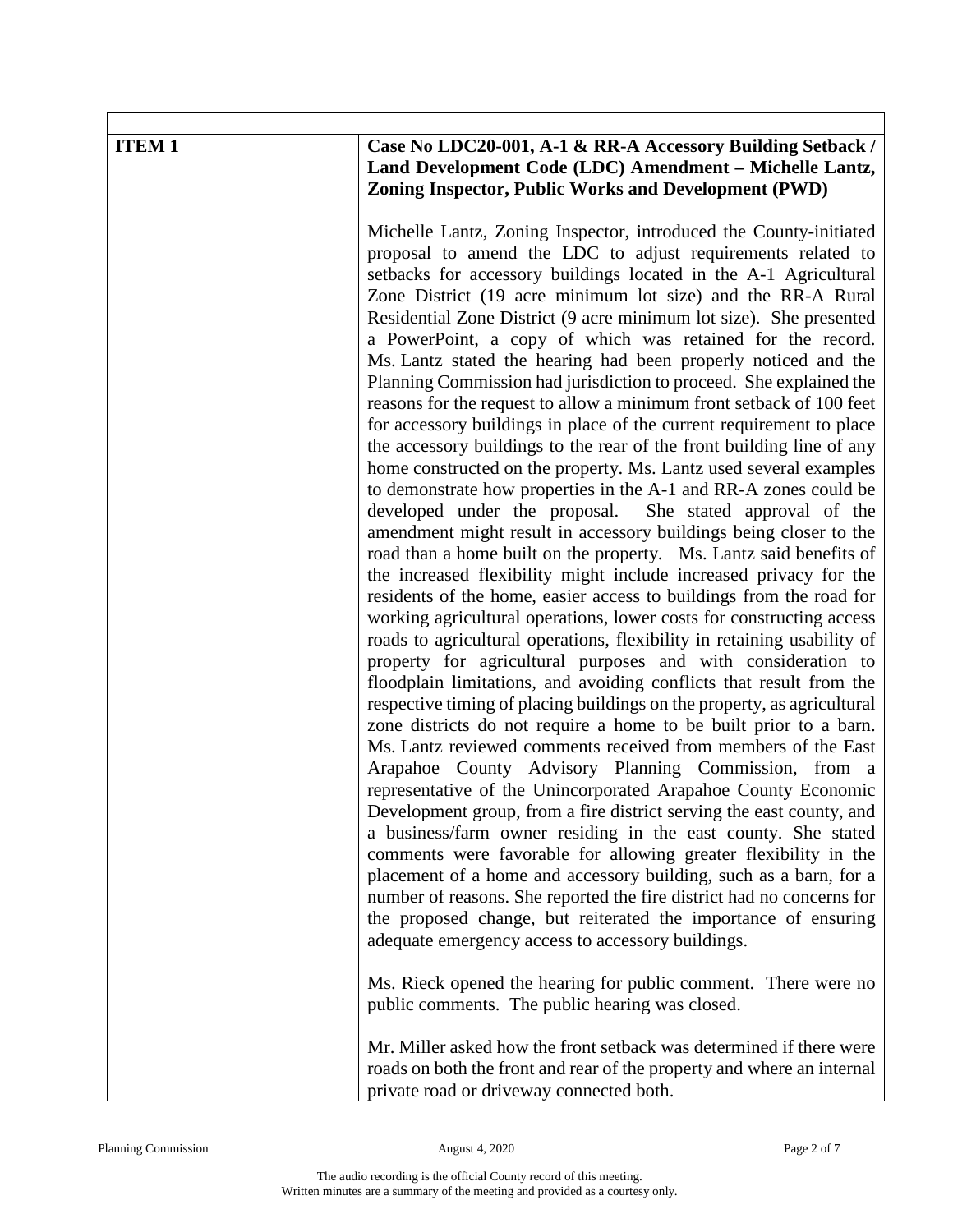|              | Ms. Lantz noted staff would look at the addressing of the property,<br>as assigned by the County's Mapping group, and would consider                                                                                                                                                                                                                                                                                                                                                                                                                         |
|--------------|--------------------------------------------------------------------------------------------------------------------------------------------------------------------------------------------------------------------------------------------------------------------------------------------------------------------------------------------------------------------------------------------------------------------------------------------------------------------------------------------------------------------------------------------------------------|
|              | locations or restrictions of access approved by County Engineering                                                                                                                                                                                                                                                                                                                                                                                                                                                                                           |
|              | Services in determining the location from which to measure the                                                                                                                                                                                                                                                                                                                                                                                                                                                                                               |
|              | minimum front setback of the accessory building.                                                                                                                                                                                                                                                                                                                                                                                                                                                                                                             |
|              | It was moved by Ms. Wollman and duly seconded by<br>Mr. Brockelman in the case of LDC20-001, A-1 & RR-A<br><b>Accessory Building Setback / Land Development Code (LDC)</b><br>Amendment, that the Planning Commission reviewed the staff<br>report, including all exhibits and attachments, listened to the<br>applicant's presentation and any public comment as presented<br>at the public hearing, and moved to recommend approval of the<br>application based on the findings in the staff report and subject<br>to the following condition:             |
|              | 1. Staff will make corrections and revisions to the proposed<br>language as directed by the County Attorney prior to<br>incorporating the approved amendment into the Land<br>Development Code for publication.                                                                                                                                                                                                                                                                                                                                              |
|              | The vote was:                                                                                                                                                                                                                                                                                                                                                                                                                                                                                                                                                |
|              | Ms. Rieck, No; Ms. Sauve, Yes; Mr. Miller, No; Mr. Sall, Yes;<br>Ms. Wollman, Yes; Mr. Brockelman, Yes.                                                                                                                                                                                                                                                                                                                                                                                                                                                      |
| <b>ITEM2</b> | Case No LDC19-003, Neighborhood Outreach / Land                                                                                                                                                                                                                                                                                                                                                                                                                                                                                                              |
|              | Development Code (LDC) Amendment - Kelsea Dombrovski,<br><b>Planner II, Public Works and Development (PWD)</b>                                                                                                                                                                                                                                                                                                                                                                                                                                               |
|              | Ms. Sauve disclosed that, prior to her appointment to the Planning<br>Commission, she participated in a review of the proposed code<br>amendment by the Four Square Mile Neighborhoods Association<br>and the preparation of referral comments to staff. She believed this<br>would not affect her ability to make an objective determination.                                                                                                                                                                                                               |
|              | There were no concerns voiced by the Planning Commissioners.                                                                                                                                                                                                                                                                                                                                                                                                                                                                                                 |
|              | Kelsea Dombrovski, Planner II, introduced the County-initiated<br>amendment to the LDC to require applicants, for certain types of land<br>development requests, to conduct a neighborhood meeting early in<br>the application process. She stated the case had been properly<br>noticed and the Planning Commission had jurisdiction to proceed.<br>Ms. Dombrovski gave a history on the need for the change. She also<br>outlined research conducted on practices of a number of other<br>jurisdictions in developing a recommendation for Arapahoe County |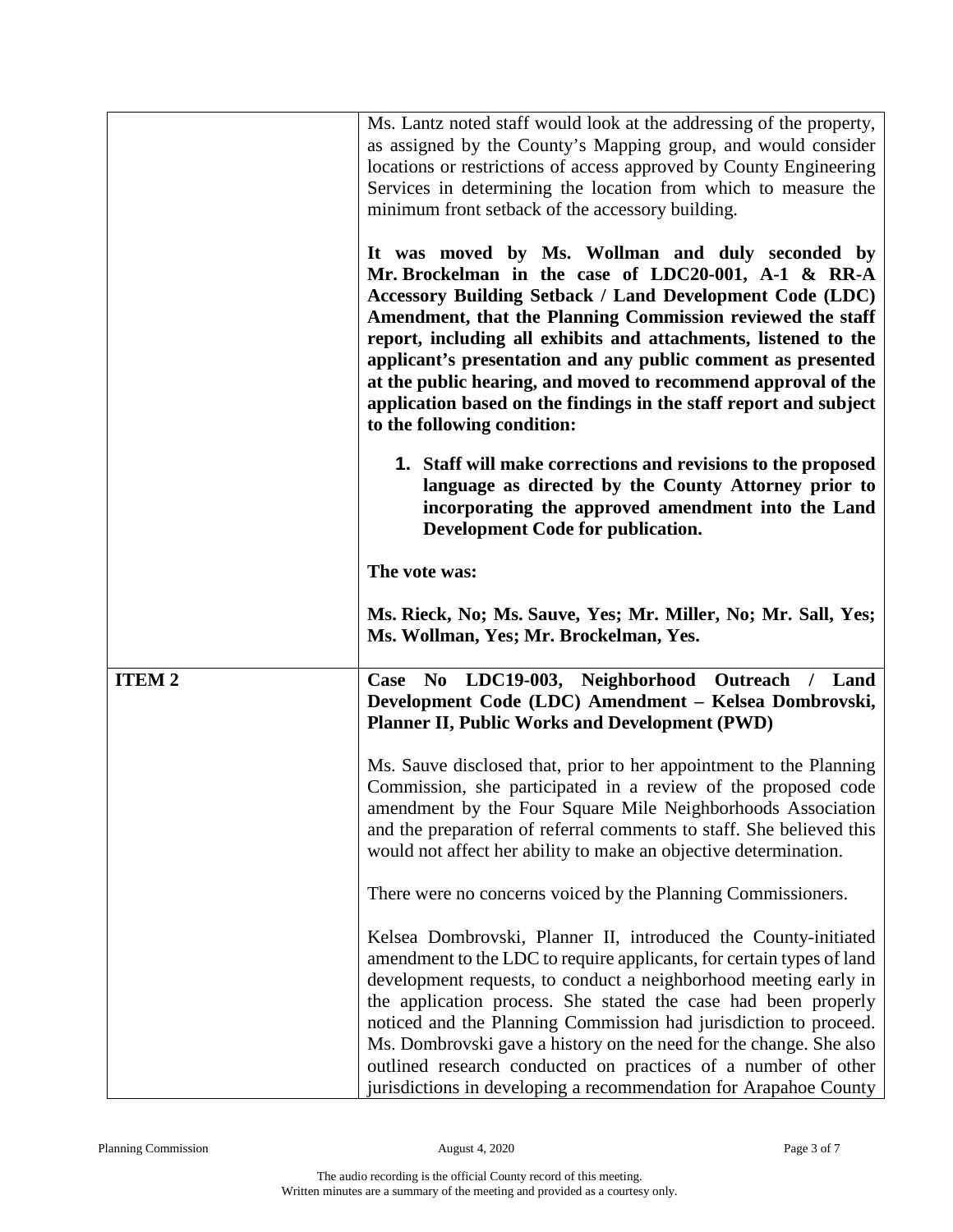regulations and noted questions asked and input received during study sessions. She also reviewed responses to referrals received during the review period. Ms. Dombrovski outlined the determinations of staff on various aspects of the proposed code, such as the case types requiring a neighborhood meeting, the timing of the meeting, and whether staff would attend these meetings. Ms. Dombrovski reported additional comments were received after the staff report was posted to the web site. She noted the additional comments were provided to the Planning Commission by email, posted on the web site, and would be addressed during the staff presentation.

There were discussions regarding the results of the neighborhood meetings being accurately conveyed to the County, impacts from delays from a neighborhood meeting due to scheduling, which types of land use applications would require a meeting and who would decide, the 500-ft notice requirements and staff's ability to adjust the requirement, meeting locations, concerns over the need to conduct meetings for properties in which the zoning was determined a long time ago, the 15-day noticing period, whether the HOAs would be notified and/or responsible for notifying residents,

Ms. Dombrovski answered the various questions raised. She explained the HOA noticing would be in addition to property owner notification. She reported the County had a layer on ArapaMap (GIS) identifying HOA boundaries. Further, she reported Public Works and Development had a list of contacts to help facilitate outreach. Ms. Dombrovski explained that sometimes we do not have updated contact information for HOAs, so we do not want to rely solely on that communication; for that reason, direct notification to citizens is primary. She also explained that the 15-day period was consistent with the land development code hearing notification requirement, which was working well. She also explained that the long gap between applications would be addressed with a public meeting requirement determined by staff, even when that application type may not otherwise require a neighborhood meeting.

Ms. Rieck opened the hearing for public comments. There were no public comments. The public hearing was closed.

**It was moved by Ms. Wollman and duly seconded by Mr. Sall, in the case of LDC19-003, Arapahoe County Neighborhood Outreach Code / Land Development Code Amendment, that the Planning Commission reviewed the staff report, including all exhibits and attachments, listened to the staff presentation and any public comment at the hearing. and moved to recommend**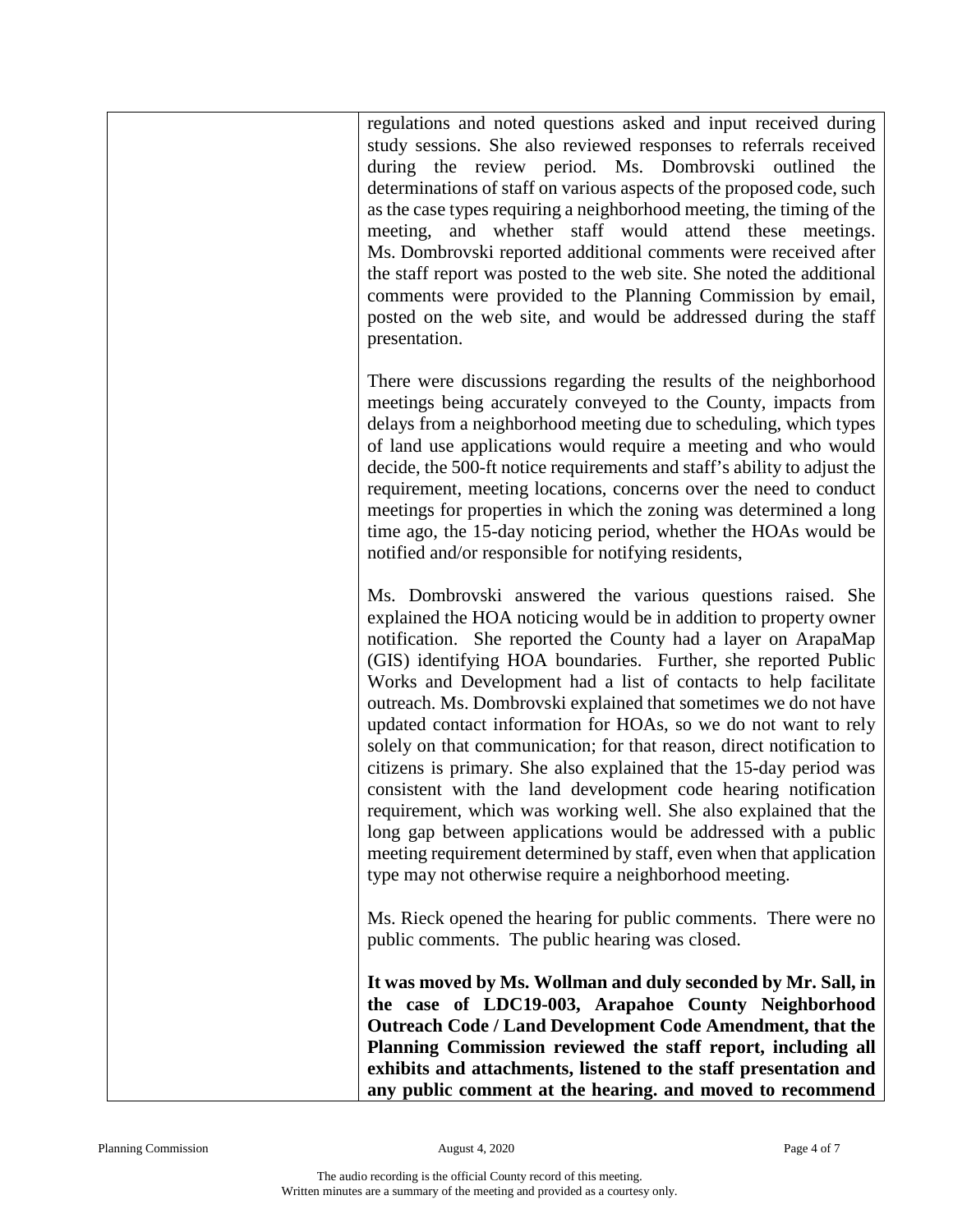|              | approval of the application based on the findings in the staff<br>report and subject to the following conditions:<br>1. Staff will make corrections and revisions to the proposed<br>language as directed by the County Attorney prior to<br>incorporating the approved amendment into the Land<br>Development Code for publication.<br>2. Staff will make corrections and revisions to the proposed<br>language as directed by the County Attorney prior to<br>incorporating the<br>approved<br>amendment into<br>the<br><b>Development Application Manual for publication.</b><br>The vote was:<br>Ms. Rieck, Yes; Ms. Sauve, Yes; Mr. Miller, No; Mr. Sall, Yes;<br>Ms. Wollman, Yes; Mr. Brockelman, Yes.                                                                                                                                                                                                                                                                                                                                                                                                                                                                                                                                                                                                                                                                                                                                                                                                                                                                                                                       |  |
|--------------|-------------------------------------------------------------------------------------------------------------------------------------------------------------------------------------------------------------------------------------------------------------------------------------------------------------------------------------------------------------------------------------------------------------------------------------------------------------------------------------------------------------------------------------------------------------------------------------------------------------------------------------------------------------------------------------------------------------------------------------------------------------------------------------------------------------------------------------------------------------------------------------------------------------------------------------------------------------------------------------------------------------------------------------------------------------------------------------------------------------------------------------------------------------------------------------------------------------------------------------------------------------------------------------------------------------------------------------------------------------------------------------------------------------------------------------------------------------------------------------------------------------------------------------------------------------------------------------------------------------------------------------|--|
|              |                                                                                                                                                                                                                                                                                                                                                                                                                                                                                                                                                                                                                                                                                                                                                                                                                                                                                                                                                                                                                                                                                                                                                                                                                                                                                                                                                                                                                                                                                                                                                                                                                                     |  |
|              | <b>STUDY SESSION ITEMS:</b>                                                                                                                                                                                                                                                                                                                                                                                                                                                                                                                                                                                                                                                                                                                                                                                                                                                                                                                                                                                                                                                                                                                                                                                                                                                                                                                                                                                                                                                                                                                                                                                                         |  |
| <b>ITEM1</b> | <b>Open Spaces Master Plan Study Session - Brett Collins, Grants</b><br>and Acquisitions Manager, Open Spaces Department<br>Mr. Shannon Carter, Intergovernmental Affairs and Open Spaces<br>Director, provided a history of the County's open spaces program<br>and a history of the County's currently adopted Open Spaces Master<br>Plan, approved in 2010. He reported the plan included a number of<br>goals that had now been accomplished. He gave a few examples of<br>those and explained that others were still in progress, which was why<br>this was considered an update of the master plan rather than a<br>creation of a new master plan. Mr. Carter reported one element that<br>would be added to the revised plan would be a strategy for<br>acquisition; another would address how to maintain what the County<br>had established, as there was very little money for maintenance<br>purposes available through the open space tax based on the approved<br>formula. Mr. Carter reported a third goal of the update was to<br>encourage renewal of the open space tax to support the program. He<br>said a fourth goal was to determine how best to bring the<br>Comprehensive Plan and Land Development Code into alignment<br>with recommended best practices for providing community open<br>spaces (one example would be adjusting the formula for cash paid as<br>fees in lieu of land dedication for open spaces purposes). Mr. Carter<br>noted that many more people were discovering County open spaces<br>during the current Safer at Home public health order, which<br>encouraged outdoor recreation. |  |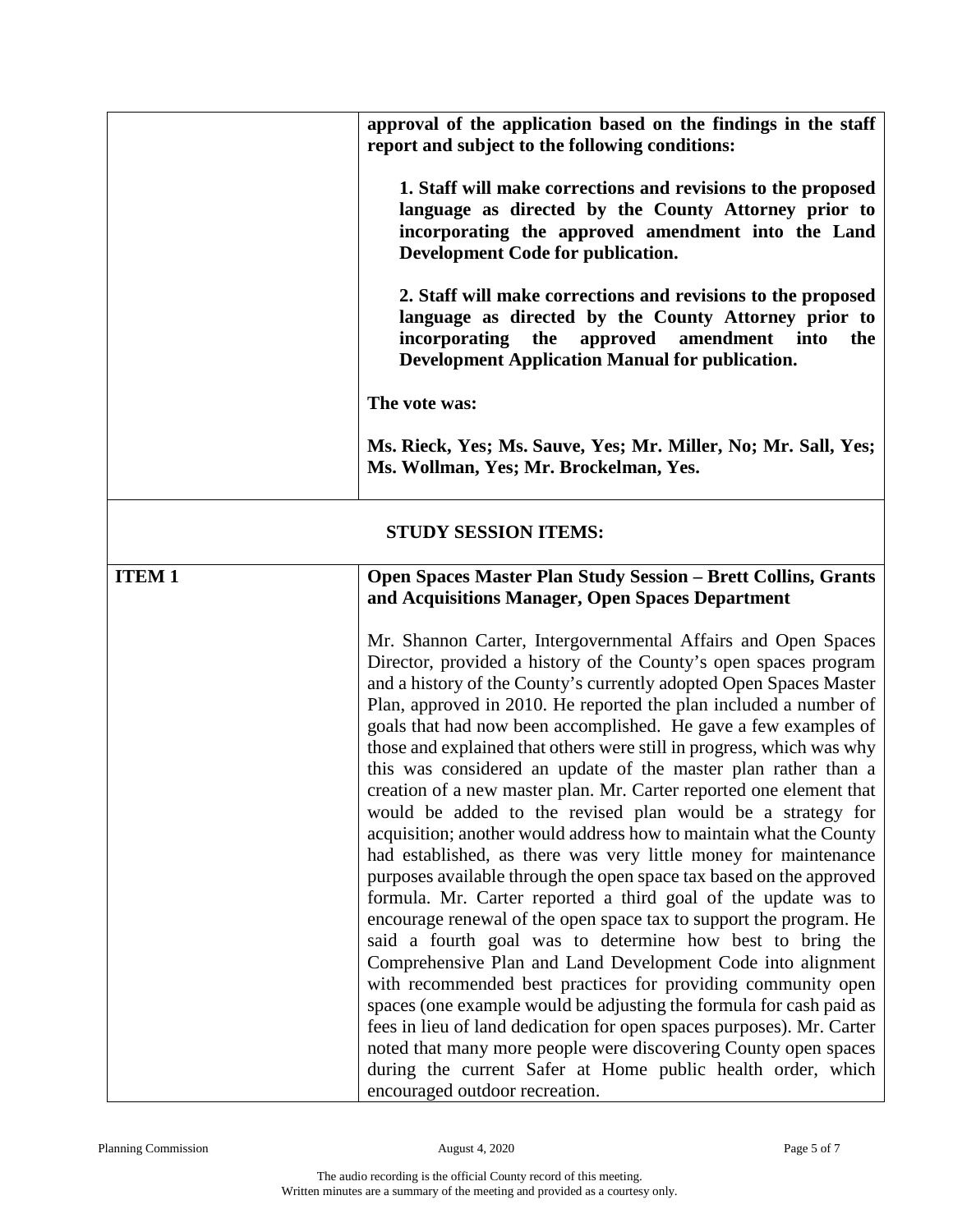Brett Collins, Grants and Acquisitions Manager, introduced other project team members who had joined the meeting. He also noted other team members within the County administration and the County's consultant team members involved in the master plan update and what their given roles would be in the process. He reported that to initiate the update, a scope of work was put together, as well as, the creation of a working group and a public involvement plan. He explained there were data collections and assessments nearing completion. Mr. Collins noted several of the documents and plans that were being evaluated. He said, also being reviewed were resource needs, such as gaps in trails and connections to key natural areas, and the recreation potential of various corridors including energy transmission corridors. He stated that educational and recreational programming were also under review. Mr. Collins said the plan framework and investment priorities would round out the process before moving into development of a draft plan for further review and a final plan for adoption. He reported the public outreach program was designed for the entire life cycle of the plan. He stated the current public health limitations had significantly influenced how outreach could be conducted with the inability to conduct open houses. Mr. Collins outlined a number of approaches being implemented. He reported one survey on existing conditions had already closed, with 300 respondents. He stated another survey had 400 respondents, and another outreach effort had 1,100 participants. Mr. Collins reported, while the data from these efforts was still being compiled and reviewed, early evaluations showed positive feedback on the need for open spaces and the need for mechanisms to provide and fund these at the County level. He briefly addressed other key elements, outlined next steps, and showed a timeline for completion and adoption of the master plan update by the Board of County Commissioners. He stated the approved plan would come back to the Planning Commission for incorporation into the Comprehensive Plan.

Ms. Sauve asked what staff's early thoughts were as to how the funding for programs might be impacted by the current public health crisis and resulting decrease in sales taxes due to closed and restricted businesses.

Mr. Carter indicated taxes were collected by the State and sent to the County approximately two months in arrears. He said, so far, there did not seem to be a negative impact, possibly because many businesses had shifted to online sales.